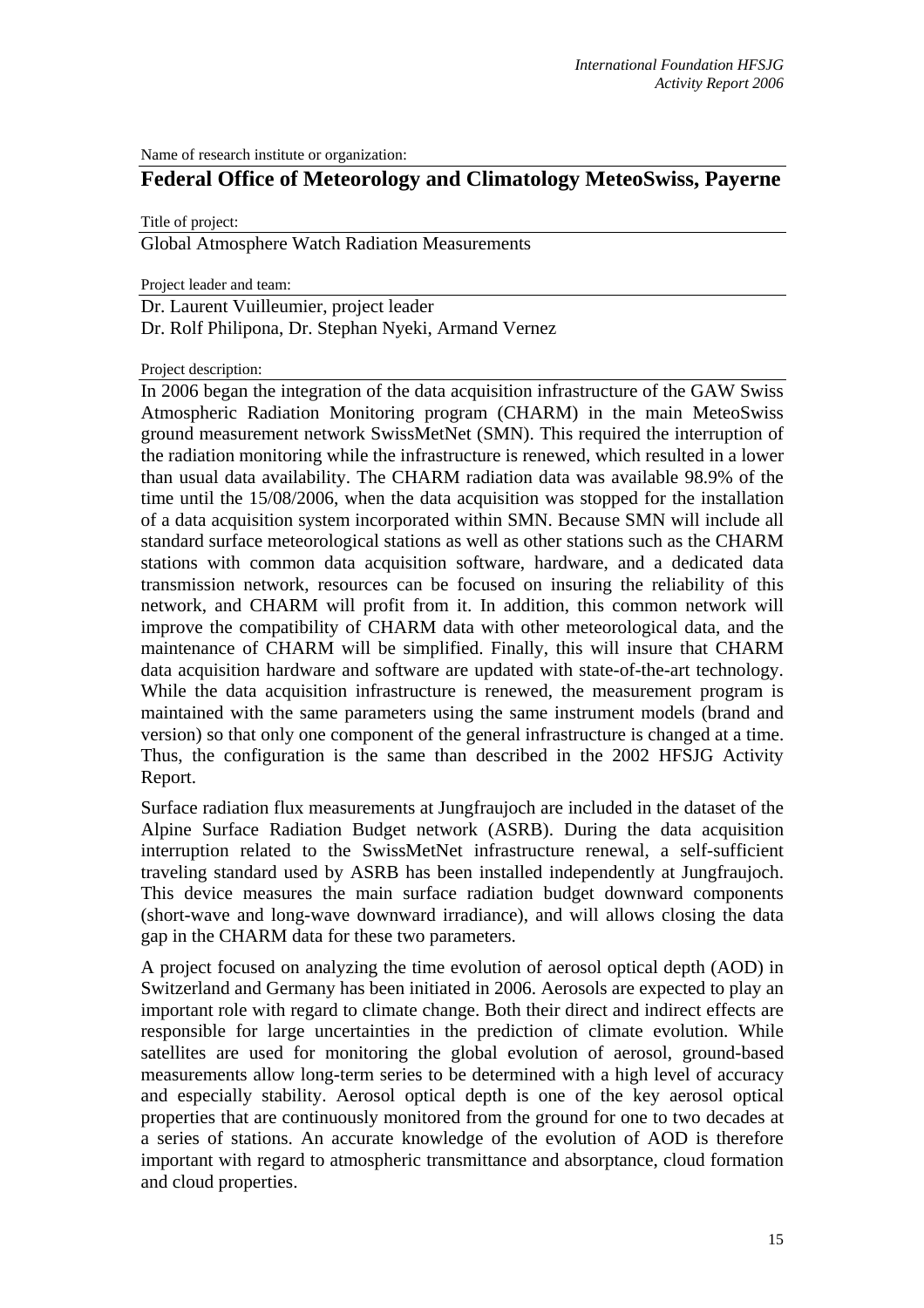Aerosol Optical Depth (AOD) measurements are made by MeteoSwiss in Switzerland with automated sunphotometers (SPMs) and precision filter radiometers (PFRs) at several stations since about 1991. In Germany similar measurements started already in 1986 by the German weather service DWD. Part of this AOD data has already been analyzed and published (Schmid et al., 1997; Weller et al., 1998; Ingold et al., 2001, Weller and Gericke, 2005). However, a comprehensive analysis combining the results from all these stations has not yet been conducted.

The aim of this project is analyzing continuous AOD measurements at six to eight stations in Europe over the last two decades in collaboration between several institutions in Europe (MeteoSwiss, DWD, PMOD/WRC, and Bern University). This would allow establishing the climatology and trend of this parameter for the studied region. The stations are located in Germany (Zingst, Lindenberg, Hohenpeissenberg) and in Switzerland (Payerne, Bern, Locarno-Monti, Davos, Jungfraujoch) and cover a large part of main Europe and range from sea level all the way up to the Jungfraujoch. The AOD investigations will cover the time period 1986 to 2005.

Some analysis of the AOD has already been accomplished particularly for the German stations. However, a large part of the analysis remains to be done on the measurements of the Swiss stations. Such analysis was started in the framework of the NCCR Climate program P2.4, within an analysis of water vapor measurements with PFRs (Nyeki et al., 2005), but the project was focusing on water vapor.

Such a study will allow studying data from station representing a large diversity of environment. This will allow distinguishing between local specificities and characteristics representative of larger regions. In addition, the following issues will be specifically investigated:

- 1. The evolution of AOD over the first decade will be briefly discussed and referenced to other papers. A more extended analysis of possible trends will be made on the second decade (1996 to 2005) with a specific emphasis on the dependence on altitude.
- 2. In the radiation budget a change of AOD should primarily have an impact on the shortwave radiation under cloud-free skies. Therefore the analysis will be completed with an investigation of shortwave radiation under cloud-free conditions at the six stations.

References:

Ingold, T., C. Mätzler, A. Heimo and N. Kämpfer (2001) Aerosol optical depth measurements by means of a Sun photometer network in Switzerland. J. Geophys. Res., 106, 27537-27554.

Nyeki, S., L. Vuilleumier, J. Morland, A. Bokoye, P. Viatte, C. Mätzler, and N. Kämpfer (2005), A 10-year integrated atmospheric water vapor record using precision filter radiometers at two high-alpine sites. Geophys. Res. Lett., 32, L23803, http://dx.doi.org/10.1029/2005GL024079

Schmid, B., C. Mätzler, A. Heimo and N. Kämpfer (1997) Retrieval of optical depth and particle size distribution of tropospheric and stratospheric aerosols by means of sun photometry. IEEE Transactions on Geosciences and Remote Sensing, 35, 172- 182.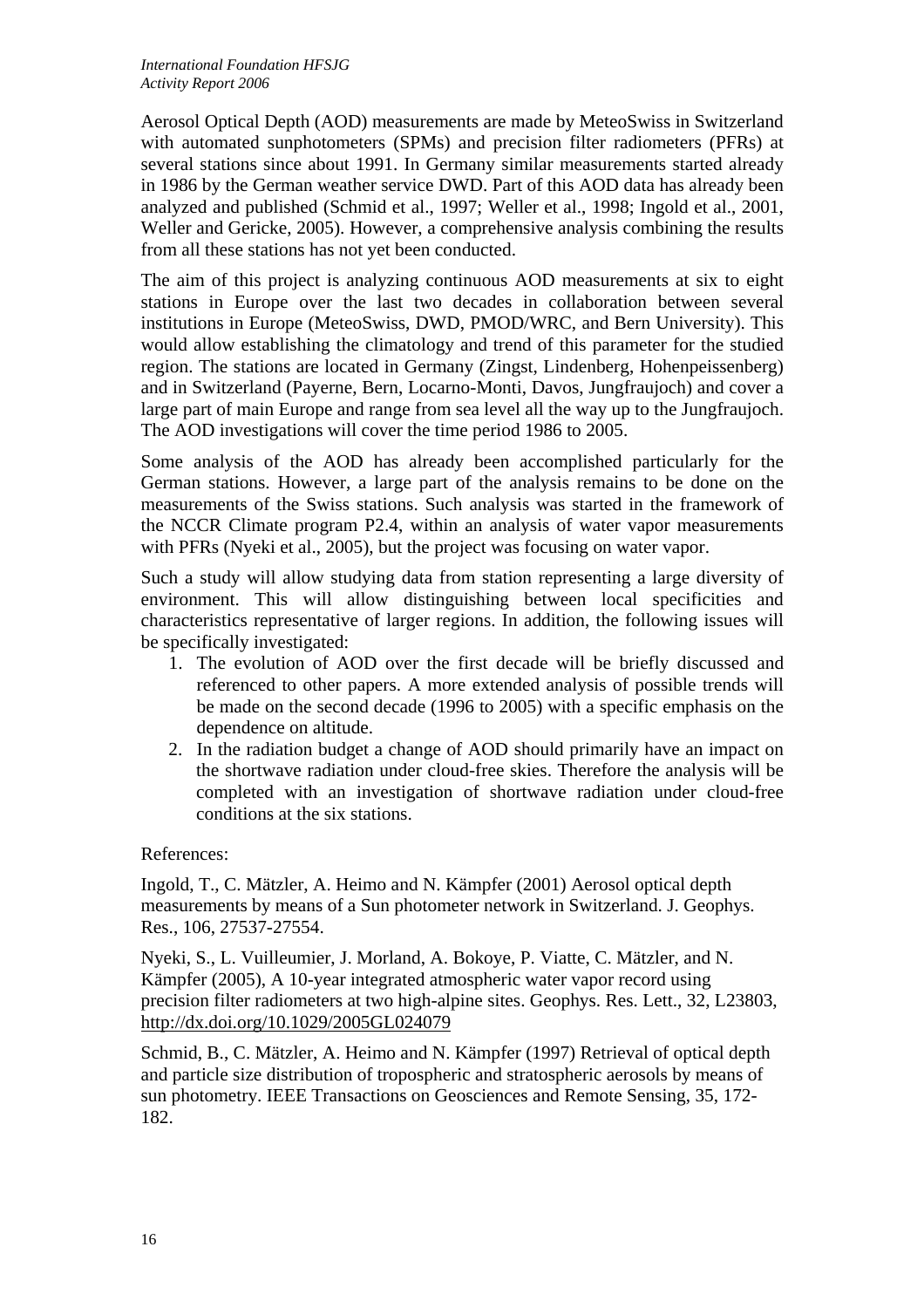Weller, M., E. Schulz, U. Leiterer, T. Naebert, A. Herber and L.W. Thomason (1998) Ten years of aerosol optical depth observation at the Lindenberg meteorological observatory. Contr. Atmos. Phys., 71, 387-400.

Weller, M., and K. Gericke (2005) Long-term observations of aerosol optical depths at the meteorological observatory Lindenberg. Meteorologische Zeitschrift, 14, http://dx.doi.org/10.1127/0941-2948/2005/0070.

Key words:

Solar irradiance, ultraviolet, visible, infrared, spectral irradiance, precision filter radiometer (PFR), pyranometer, pyrheliometer, UV biometer, total aerosol optical depth (AOD), integrated water vapor (IWV).

Internet data bases:

http://www.iapmw.unibe.ch/research/projects/STARTWAVE/startwave\_dbs.html (IWV STARWAVE data) http://wrdc.mgo.rssi.ru/ (World Radiation Data Centre – WRDC)

Collaborating partners/networks:

- Integrated water vapor data submitted to the NCCR Climate P2.4 STARTWAVE database at the Institute for Applied Physics, University of Bern.
- Radiation data submitted to the World Radiation Data Centre (WRDC, St. Petersburg, Russian Federation) within the framework of the Global Atmosphere Watch
- Study of AOD evolution in collaboration with the German Weather Service (DWD) and the Institute for Applied Physics, University of Bern.

Scientific publications and public outreach 2006:

## **Refereed journal articles**

Morland, J., M. A. Liniger, H. Kunz, I. Balin, S. Nyeki, C. Mätzler, and N. Kämpfer (2006), Comparison of GPS and ERA40 IWV in the Alpine region, including correction of GPS observations at Jungfraujoch (3584 m), *J. Geophys. Res.*, **111**, D04102, http://dx.doi.org/doi:10.1029/2005JD006043.

Morland, J., B. Deuber, D. G. Feist, L. Martin, S. Nyeki, N. Kämpfer, C. Mätzler, P. Jeannet, and L. Vuilleumier (2006), The STARTWAVE atmospheric water database, *Atmos. Chem. Phys.*, **6**, 2039–2056, http://www.atmos-chem-phys.net/6/2039/2006/.

## **Conference papers**

Vuilleumier, L. and S. Nyeki (2006), Aerosol Optical Depth and Integrated Water Vapor column from solar photometry at Swiss Alpine sites, *9th BSRN Scientific Review and Workshop*, 29 May–2 June 2006, Deutsche Wetterdienst, Lindenberg, Germany

Vuilleumier, L., A. Vernez and S. Nyeki (2006), GAW-CH Radiation Measurements at Jungfraujoch, *Research at the Jungfraujoch - Top of science*, 11-14 September 2005, Interlaken, CH.

## **Data books and reports**

"Ozone, rayonnement et aérosols (GAW)" in Annalen 2005 MeteoSchweiz, Zürich SZ ISSN 0080-7338 pp. 113–130.